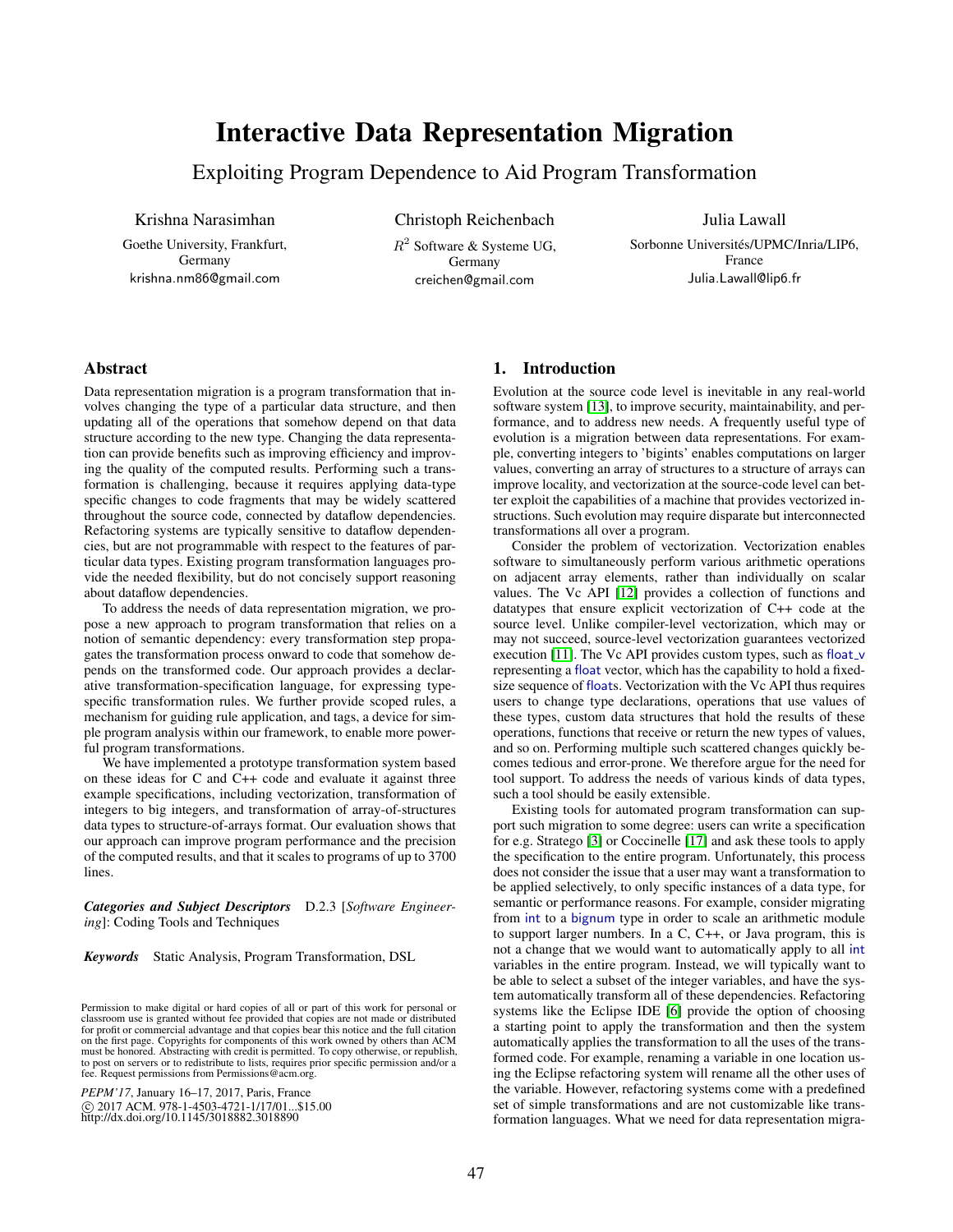tion is a combination of refactoring-like user-driven selection, plus dependency tracking, with the customizability of program transformation languages.

We propose a tool, DMF (Data Migration Framework), that supports semi-automated migrations of data representations. DMF provides a rule-specification language, coupled with a transformation engine that applies the rules to C or C++ code based on a starting point chosen by the user and dependency-driven search across the code base. Our language provides four main features in accordance with our analysis above: 1) *Search* across dependencies of transformed terms to identify terms requiring transformation, 2) *Scoped rules* that help direct the application of rules only to particular contexts, such as loop bodies or structure definitions, 3) *Tags* that enable propagating information gathered from simple forms of program analysis on AST fragments, and 4) *User guidance* including the choice of where in the code to start the transformation and when to roll back a series of transformation steps. DMF is implemented within the Eclipse framework [\[6\]](#page-11-5), and relies on the CDT C/C++ program manipulation plugin [\[7\]](#page-11-6).

The main contributions of our work are as follows:

- We study a motivating example from a real problem of migrating from scalar to vector representations at the source level.
- Based on the example, we analyze and classify the kinds of code transformations required to perform data representation migrations.
- We propose a transformation language addressing these requirements, and informally describe its semantics.
- We apply our transformation system on existing use cases and discuss the performance and precision of the resulting code.
- We show that the running time of DMF on a non-trivial program is reasonable in spite of the approach's reliance on user feedback and multi-directional search along the program's abstract syntax tree and the program dependency graph.
- We also show the generality of our approach by applying an existing specification in our language to open source code that is randomly selected from GitHub.

The rest of this paper is organized as follows. Section [2](#page-1-0) presents a motivating example, in terms of code fragments that illustrate the transformation to be performed. Section [3](#page-2-0) presents the main concepts of our transformation language. Section [4](#page-3-0) gives an overview of the language semantics. Section [5](#page-6-0) evaluates our approach on several case studies. Section [6](#page-8-0) studies the code resulting from transforming the case studies and analyzes its performance and precision. Section [7](#page-8-1) discusses the scalability of our approach on a nontrivial transformation and the application of a previously created specification in our language to code from randomly selected software projects in GitHub. Section [8](#page-9-0) presents related work and Section [9](#page-11-7) concludes.

# <span id="page-1-0"></span>2. Motivating Example

We begin with the example of vectorization to illustrate the challenges in performing data representation migration. The Vc library provides vector versions of primitive types and corresponding operations to allow developers to write portable versions of vectorized code [\[12\]](#page-11-1). Figure [1](#page-1-1) shows a program that converts an array of Cartesian coordinates, represented using floats, into polar coordinates (left) and a program that does the same, but on an array of float vectors (right). In the latter, the vector type float\_v represents a machine vector of float variables; its size is hardware-dependent. As we see in the line below the comment *vectorized conditional update* in the right hand side code, Vc can vectorize not only arithmetic operations and updates, but also comparisons and conditional



<span id="page-1-1"></span>Figure 1. Vectorization using the Vc library

updates, using C++ function call syntax. This example is inspired by a transformation tutorial found on the Vc website [\[10\]](#page-11-8).

- The main challenges in vectorizing this code are as follows:
- The developer must identify and transform syntactic patterns, such as the transformation from the call to **std::sqrt** to the call to vc::sqrt .
- The Vc documentation describes migration from an array of structures to another array of structures with its fields vectorized. However, the vectorization is only likely to improve performance when all fields have types that have the same inmemory sizes. For simplicity, we require that all field types be the same. The developer could thus start by analyzing the definition of struct CartesianCoordinate, which is the type of input, and observe that it contains only floats. The developer can then create a new vectorized type CartesianCoordinate\_v, rename input to input v, and update Cartesian Coordinate v's float fields to use the float\_v type.
- Vectorizing the elements of **input** changes the array size. The developer must thus collect information about the type of the structure fields, float in our example, and use the size of its Vc counterpart, float v, to compute the new size. A similar change is needed on the limit of the for loop, based on the type of the array element expressions inside the loop.
- The developer must transform all the uses of input to input v.

To automate these steps, we need a tool with the following abilities:

- 1. Propagating the need for transformation across variable defuse dependencies. For example, transforming CartesianCoordinate input[1000]; must trigger processing of all uses of input.
- 2. Transforming and analyzing code sub-fragments. For example, the transformation must consistently apply the float-to-float v transformation to all declarations in the bodies of relevant type definitions.
- 3. Propagating information from one transformation step to another. For example, changing the size of input requires knowing that the fields of CartesianCoordinate v have type float v,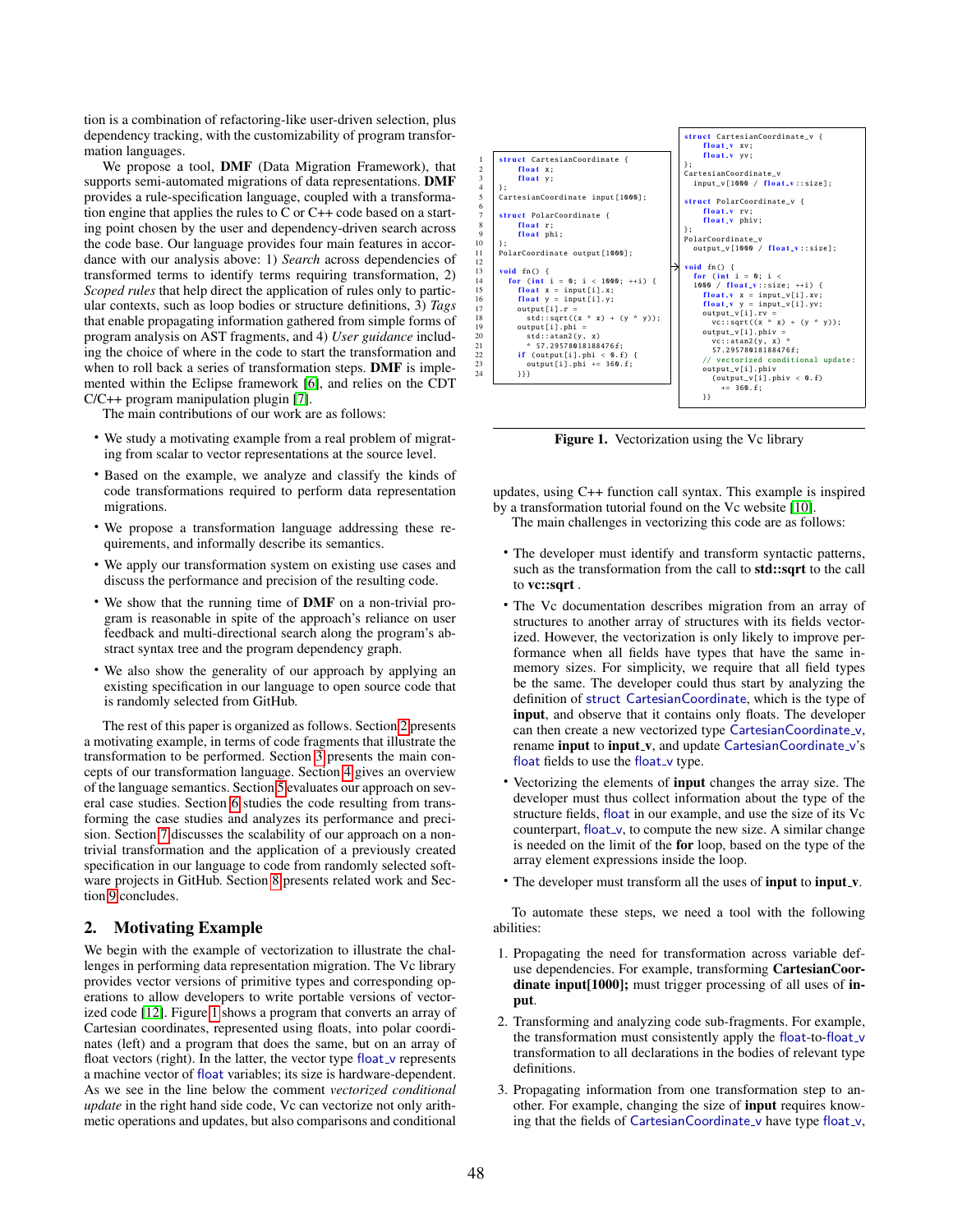as the new size depends on the size of the float vector in the current hardware implementation.

4. Rolling back the transformation, if the transformation process detects inconsistencies.

# <span id="page-2-0"></span>3. Language

We now present an overview of our transformation language and highlight how it meets the needs identified in Section [2.](#page-1-0) We present its semantics in Section [4.](#page-3-0)

#### 3.1 Rules

A transformation specification in our language consists of a sequence of *top-level* rules which can in turn contain invocations of *scoped* rules.

#### 3.1.1 Top-Level Rules

A *top-level* rules allows users to specify pattern matching and transformation and has the form

```
Category pattern ==> transformation
          [notransform term\_list][where condition]
```
*Category* is a syntactic category, such as expression, statement, declaration, or decldefinition. The decldefinition category, illustrated in Section [3.1.3,](#page-2-1) indicates a pattern that matches a variable declaration and the definition of its type at once. *Pattern* is a pattern that has the form of a term in the specified syntactic category and may contain *metavariables*, which match arbitrary subterms. The name of a metavariable begins and ends with \$. *Transformation* is another pattern, which describes the generated code. To transform code, we match the code against *pattern*, bind all metavariables, and substitute them in *transformation*. In our language, application of a transformation rule triggers the processing of terms that somehow depend on the transformed term. The optional **notrans**form clause contains subterms on which such triggering should not occur. The optional where clause puts some constraints on the possible values of the metavariables. Constraints currently relate to the type of an expression-typed metavariable, where the type is obtained using the C++-like operator decltype [\[5\]](#page-11-9), and equality checks on the structure of the code bound to the metavariables. We envision that this list of supported where clauses can be extended.

The GMP library [\[9\]](#page-11-10) from GNU provides an API for performing arbitrary precision arithmetic. As an example of a transformation specification, the following top-level rules transform an integer multiplication to its big integer counterpart in the GMP library:

```
expression sas = sbs * scs == > mpz_mul_si (sas, sbs, scs)notransform: $c$
where decletype({sc}) == intexpression sas = sbs * scs == > mpz_mul_ui (sas, sbs, scs)notransform: $c$
where decletype({sc}) == unsigned int
```
In the first rule, the category is expression, the pattern is \$a\$  $= $b$ * $c$ and the transformation is **mpz mul si**(\$a$, \$b$, \$c$);$ the second rule is structured similarly. These rules transform a multiplication and assignment into the bignum multiplication functions *mpz mul si*, for signed integers, and *mpz mul ui*, for unsigned integers. Each generated function call has three arguments. The first two are of type mpz t and the last one is an integer, i.e., an int or unsigned int, as it is in the original code. Both rules thus use notransform to indicate that this third argument should not be scheduled for further transformation. The application of top-level rules follows a dependency-based strategy. Specifically, top-level rules trigger on code if either the user selected that code, or if that depends on a code where a transformation was applied.



<span id="page-2-2"></span>Figure 2. Struct definition before and after applying vc\_decl\_scope

## <span id="page-2-3"></span>3.1.2 Scoped Rules

The dependency-based application strategy for top-level rules is effective for following the program's data flow, but in some cases we must transform a region of code exhaustively. For example, in our Vc example, transforming a structure involves transforming int and float declarations into int v and float v declarations, exhaustively within the body of a type definition. We support exhaustive transformation of a region of code with *scoped rules*, which are sets of transformation rules that are limited to a particular region of code and applied to every syntactic match in the region.

A scoped rule has the form:

```
scope name[(parameter\_list)]{
    (tag typename; )∗
    transformation\_rule+}}
```
A simple example of a scoped rule is:

```
scope vc_decl_scope {{
  declaration int sas; ==> int_v sasv:
  declaration float sa$; ==> float_v $a$v;
}}
```
This rule replaces all occurrences of an int declaration in the given scope by an int v declaration and renames the declared variable or field by appending a 'v'; it transforms float declarations analogously. In our motivating example in Figure [1,](#page-1-1) we would use this scoped rule to change the types and names of all fields in a specific structure.

A scoped rule does not explicitly specify the scope to which it applies. Instead, top-level rules trigger scoped rules explicitly, within their *transformation* specification. The syntax mirrors that of a function call, as illustrated below:

```
declaration struct s_{s} { s_{body} } ==>
struct new_$s$ { vc_decl_scope($body$) }
```
In this case, the transformed term is constructed by instantiating the metavariable \$s\$ as indicated by the *pattern*, and by replacing the scoped rule invocation, vc\_decl\_scope(\$body\$), by the result of applying the rule vc decl scope exhaustively within the term that has been bound according to *pattern* to the metavariable \$body\$.

As an example of the use of the above rule, consider the structure declaration in Figure [2.](#page-2-2) Applying the above top-level rule binds the metavariable \$s\$ to the structure name A and the metavariable \$body\$ to the sequence of field declarations, int x; etc. The transformation component of the rule indicates that the resulting structure should be named new A, as shown in Figure [2,](#page-2-2) and the declared fields should be the result of applying the scoped rule vc decl scope anywhere it matches within the field declaration list, specifically, to the int and float fields.

#### <span id="page-2-1"></span>3.1.3 Tags

We further allow reasoning over the code to ensure uniformity constraints through scoped rule *tags*. We observed previously that vectorization works best when all of the fields of the transformed structure have the same type. As illustrated by Figure [2,](#page-2-2) the scoped rule vc decl scope currently does not ensure this property. To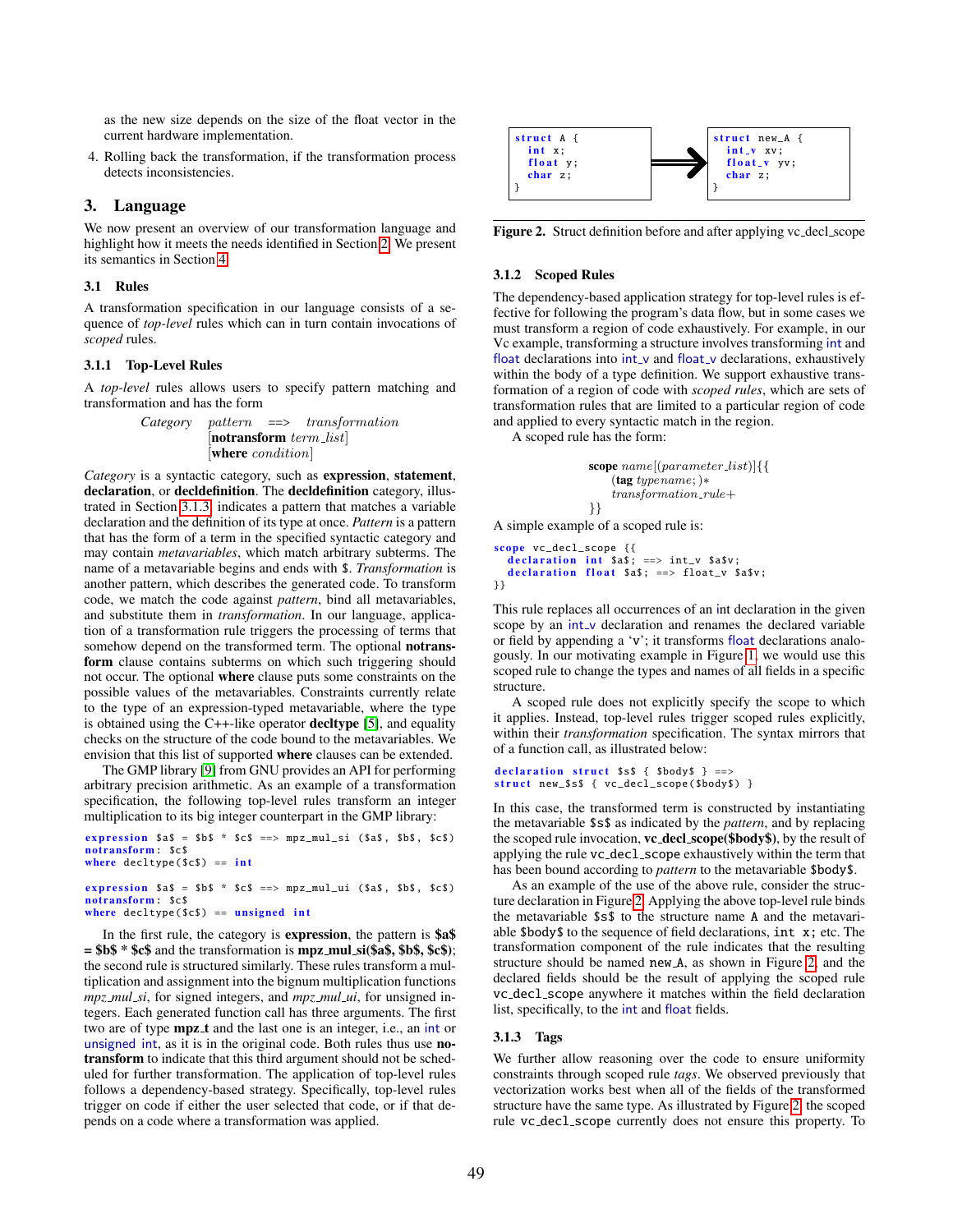```
d e c l d e f i n i t i o n
  struct $structname$ {$body$} $obj_name$[$s$] ==>
  struct $structname$v {vc_struct($body$)}
  $obj_name$v [$s$/ vc_struct .vctype :: size]
```
<span id="page-3-1"></span>Figure 3. Example usage of tags

address this issue, we add a *tag* to the scoped rule. A tag serves as local storage for the processing of a scope. A tag is declared as tag *tagname* [=initial value];. If no initial value is supplied, then the tag is initialized to  $\perp$ . The tag can be initialized once in the processing of a scope, and then subsequent attempts to modify it must provide the same value, effectively implementing universal (∀) quantification. Tags are updated using an updatetag clause that can have one of the following forms:

```
updatetag tagname := valueupdatetag tagname := ((value: condition, ) + )
```
An updatetag clause follows an individual rule inside a scoped rule. It can update a tag with a specific value, or with one of a set of values, whichever satisfies a corresponding condition. The set of conditions do not have to be exhaustive. A default value can be provided by setting the condition to otherwise. If there is no default value and the conditions are not exhaustive, then unmatched cases result in no update.

The following example extends the scoped rule from Section [3.1.2](#page-2-3) to include a tag:

```
scope vc_struct {{
  tag vctype;
  declaration int sas; ==> int_v sasv;
   {{updatetag vctype:=int_v}}<br>declaration float $a$; ==> float_v $a$v;
     { \{ updatetag \ vctype := float_v } \}derlation STS SaS: ==> STS SaS;
     { \{ {updatetag \ vctype:=top} \} }}}
```
This scoped rule provides the same transformation rules as vc<sub>-</sub>decl scope above, but on each transformation it also updates the tag vctype with the chosen type. Application of the scoped rule only succeeds if all the updates to the tag have the same value; otherwise, the entire transformation process is aborted, reverting the code in its original state. In this example, the first two rules update the tag to the chosen type, which is then used in the transformed code, while the third rule actually performs no transformation, but only gives the tag the value  $\top$  (top) to indicate that a type other than int or float has been detected and the scoped rule application should fail. Since we prioritize earlier rules over later rules, this third rule does not match if \$T\$ is int or float. The tag thus ensures that the scope does not contain a mixture of ints and floats, or of ints or floats and other types. In particular, our example structure declaration in Figure [2](#page-2-2) would incur a failure and a rollback of the whole transformation process.

Tag values can also be accessed by the rule that invokes the scoped rule using the form *scopedrule.tagname*, allowing the former rule to obtain information about the code processed in the scope. In the rule in Figure [3,](#page-3-1) our language uses the tag value obtained by processing the type definition in specifying the new size of the array-typed variable. If this functionality is used, the scoped rule can be used only once in the given transformation.

In the context of the CartesianCoordinate structure defined on the left side of Figure [1,](#page-1-1) the scoped rule vc struct will update the tag vctype with float v. Here, size is an attribute of vector types in the Vc API, such as float v and int v. Then, applying the rule in Figure [3](#page-3-1) on the decldefinition comprising the type definition of the struct CartesianCoordinate and the declaration struct CartesianCoordinate input[1000] will yield a new type, CartesianCoordinate\_v, along with its definition, and a new object of that type, **input** v, as shown on the right side of Figure [1.](#page-1-1)

The rule in Figure [3](#page-3-1) illustrates the use of the syntactic category decldefinition, which is useful when the transformation of a variable declaration, in our case the array declaration, requires information based on analysis of the definition of the type, in our case the structure definition.

#### 3.1.4 Scoped Rules with Parameters

A scoped rule that is parameterized can be called by a top-level rule which passes values to these parameters. The scoped rule can in turn use the supplied values to perform checks on the terms processed in the scope or use the values to perform transformations based on these values. As an example, consider the requirement that all of the array indexed elements inside a for loop must be indexed by the index of the for loop. We can express such a rule using the following scoped rule. A detailed specification of this rule for the general loop scenario is described in Section [5.](#page-6-0)

```
scope vc for($index$) {f}tag loopindex = find;
  expression saf[sis].sbs == > saf[sis].sbsupdatetag loopindex := $is}}
```
An example use of such a parameterized scoped rule is as follows:

```
s tatement
for (int sis = 0; sis < Slimit$; sis++){sbody$}
==>
for (int sis = 0; sis < Slimit$/vc_for.vctype::size; sis++)
{ vc_for($body$ , $i$) }
```
In a scoped rule invocation, the first argument represents the subterm to which the scoped rule should apply, and the formal parameters are bound to the remaining arguments.

#### 3.2 Assessment

Comparing the features of our language to the requirements that we outlined in Section [2,](#page-1-0) we find that our notion of propagating change across dependencies (which we detail in the next section) supports requirement (1). Scoped rules support requirement (2), while tags support requirement (3), allowing us to pass information from scoped to top-level rules. We have furthermore noted a case where the transformation language's run-time system provides rollback, thus addressing requirement (4), in the context of scoped rules.

## <span id="page-3-0"></span>4. Semantics

The semantics of our transformation language specifies *where* transformations are performed, *i.e., which* terms are selected for transformation, and *how* the transformation of the selected terms is carried out. The latter is straightforward and typical of rule based approaches in which rules are expressed using concrete syntax: we match a pattern against source code, instantiate the transformation specification according to the match information, and finally schedule the original code to be replaced by the result. Our contribution lies in the choice of where to perform transformation, to meet the needs of data migration. For this we rely on two key notions: propagation over dependencies and user interaction. We start with our program model that supports these features.

#### <span id="page-3-2"></span>4.1 Program Model

The goal of our language is to change how code represents data. Changing a data representation requires changing types, which naturally affects all of the operations that process that data. Changing these operations may in turn affect their other inputs: for example, vectorizing a variable may trigger the vectorization of a binary operator that uses that variable, which in turn may require vectorizing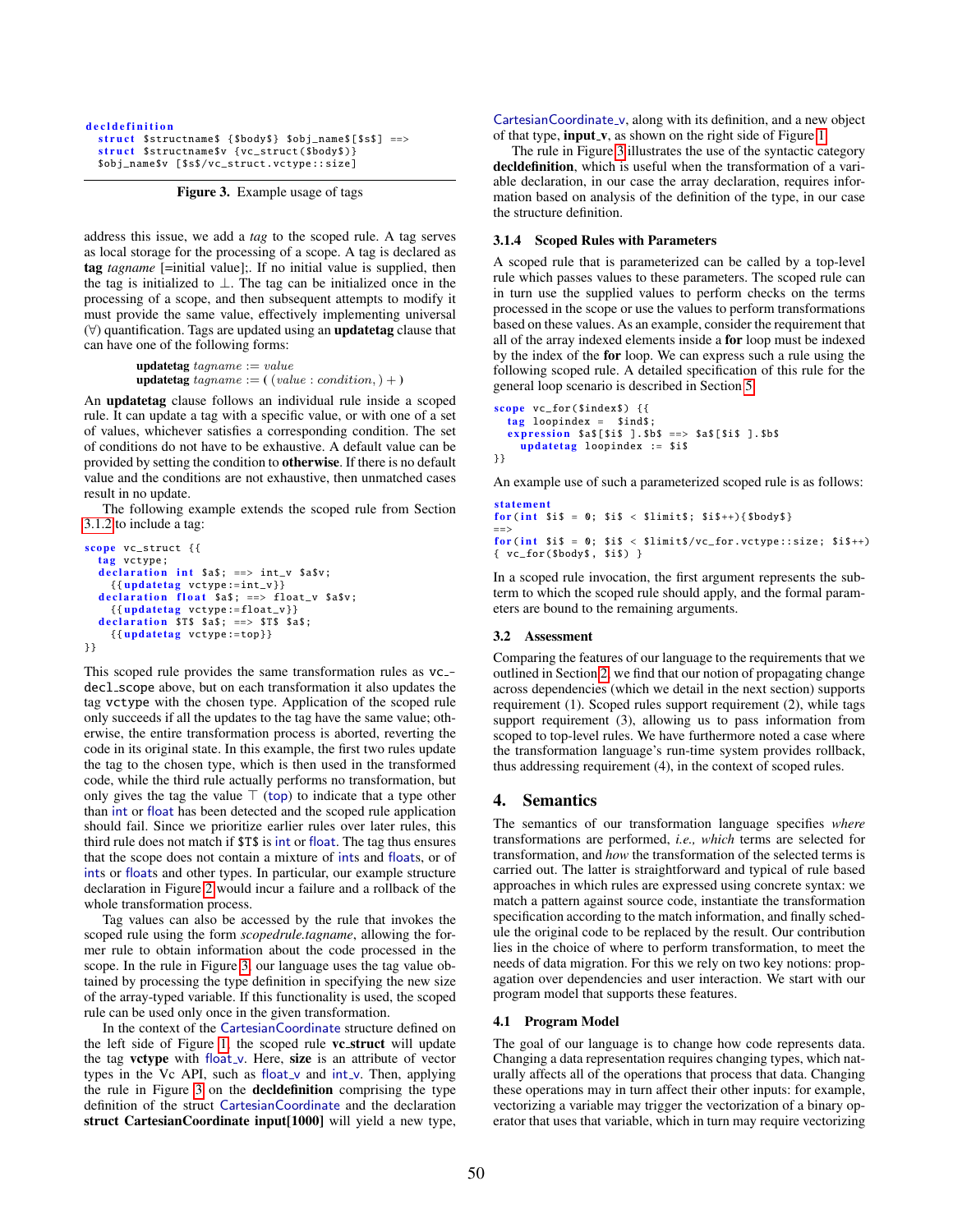

<span id="page-4-0"></span>Figure 4. Dependency links

the other argument as well. The change may also affect the representation of the operation's result, thus requiring changes in other operations that depend on this information. Accordingly, reasoning about dependencies between program elements is a key part of the semantics of our language.

We represent the source code as an abstract syntax tree (AST), in which nodes are annotated with *dependency links*. A dependency link is a symmetric connection between two nodes, such that if the system transforms one of the nodes, the other must also be considered for transformation. The exact positioning of the dependency links depends on the source language. Our implementation for C and C++ programs supports the following dependency links:

- 1. Between a variable's uses and its declaration and definitions.
- 2. Between a type reference and its definition.
- 3. Between a function and its callers, i.e.,
	- Between a function's return statements and the call sites.
	- Between a function's actual and formal parameters.
- 4. Between a node and its immediate parent.

The first three types of links are also found in Program Dependence Graphs [\[8\]](#page-11-11). The fourth type is derived from the fact that a change in a term can affect the side effect or result of that term, and thus may require changing any containing term that observes that effect or result, and inversely a change in an operation may require changing the computations whose results are manipulated by that operation. Our approach currently does not take aliases into account, but we envision that it could be extended with an existing alias analysis for C or C++ code [\[23\]](#page-11-12)

Figure [4](#page-4-0) illustrates all four types of links: Link type (1) occurs between the declaration of aobj in line 5 and its use in line 9, while type (2) occurs between the definition of struct A and its use in line 5. Type (3) connects the function's return statement with its call sites, and type (4) connects the expression temp  $*$  (10  $*$ temp2) with the declaration and initialization of temp3.

#### 4.2 Algorithm

The algorithm, outlined in Figure [5,](#page-4-1) begins with a node, *SN*, selected by the user as the starting point of the transformation process. The algorithm is iterative and is guided by two data structures, WORKLIST, containing all the nodes of the original AST that need to be processed, and DONE, containing the nodes of the original AST that have already been processed. WORKLIST initially contains only *SN*. Each iteration takes the first AST node off of the work list and searches for a rule whose pattern matches the term rooted at that AST node. If a rule is found, the algorithm stages the transformation described by the rule for later transformation, updates the AST node with a record of the chosen transformation to **Input:**  $R = Rule$  List,  $P = Program$  to transform,  $SN = Selected$  Node Internal Variables: WORKLIST, DONE

#### Procedure Main

```
WorkBlock(SN)
    while WORKLIST \neq \emptysetN_w \leftarrow \text{WorkLIST.popfirstelement}()WorkBlock(N_w)
    end while
Procedure WorkBlock(SN)
    (N,R) \leftarrow FindRule(SN)\text{DONE} \leftarrow \text{DONE} \cup \{N, SN\}if R == nullreturn
    N' \leftarrow \text{SUBST}(\text{N, R})if N' \neq FAIL
         RecordInAST(N, N')D \leftarrow Get the dependencies of N
        for d \in \mathcal{D} where d \notin \mathsf{W} or k List \wedge d \notin \mathsf{DONE} do
             WORKLIST ← WORKLIST.appendtoend(d)end for
    else if User choice is to roll back ∨ some tag value is ⊥
        Roll code back to original state
        Abort transformation
    else
        Integrate the chosen tag values in the transformed code
    end if
```
<span id="page-4-1"></span>Figure 5. Outline of the transformation algorithm

be performed at the end of the rule application process, and updates the end of the work list with the dependencies of the original term rooted at the AST node. Whether or not a rule is applied, the algorithm adds the AST node to DONE. Note that the algorithm does all rule matching before any transformation. Concretely, it collects the transformations that need to be performed on each node and after all of the nodes have been processed, *i.e.*, the work list is empty, it performs all the transformations at once. In case of conflicting transformations where multiple transformations are staged on the same tree, the transformations that were staged later overwrite the previously staged transformations. Our implementation logs the situations where such overwrites have taken place and makes the log available for inspection by the user. The rest of this section describes the key procedures of the algorithm.

#### <span id="page-4-2"></span>4.2.1 Finding a Node at Which to Apply a Rule

The function FINDRULE(*SN*) searches top to bottom through the rule list to find a rule whose pattern matches an AST that contains the node *SN*. Specifically, *SN* must be matched either to part of the concrete syntax of the rule pattern or to a metavariable. It cannot be a proper subtree of the AST matched to a metavariable. The motivation behind this matching strategy is that the algorithm may need to search up AST ancestors from *SN* to find a node where a rule can be applied, but the search should be limited to subtrees that are dependent on *SN*. The result is a pair of the root of the matched AST, N, and the chosen rule, R, or '(*SN*, null)' if no rule is found.

As an example of the matching process, consider the AST e(f(g(h(x)))). In this AST, if the node *SN* under consideration is rooted: **i**, at  $f$ , **ii**, at the call to  $f$ , **iii**, at  $g$ , **iv**, at the call to  $g$ , or  $v$ , at  $h(x)$ , then the matching of the pattern  $f(g(\text{Si}\text{$}))$  will succeed. In all of these cases, FINDRULE returns the node at the call to f. The pattern does not match if *SN* is rooted at x, because in that case *SN* is merely a proper subterm of the term  $h(x)$  matched by \$1\$.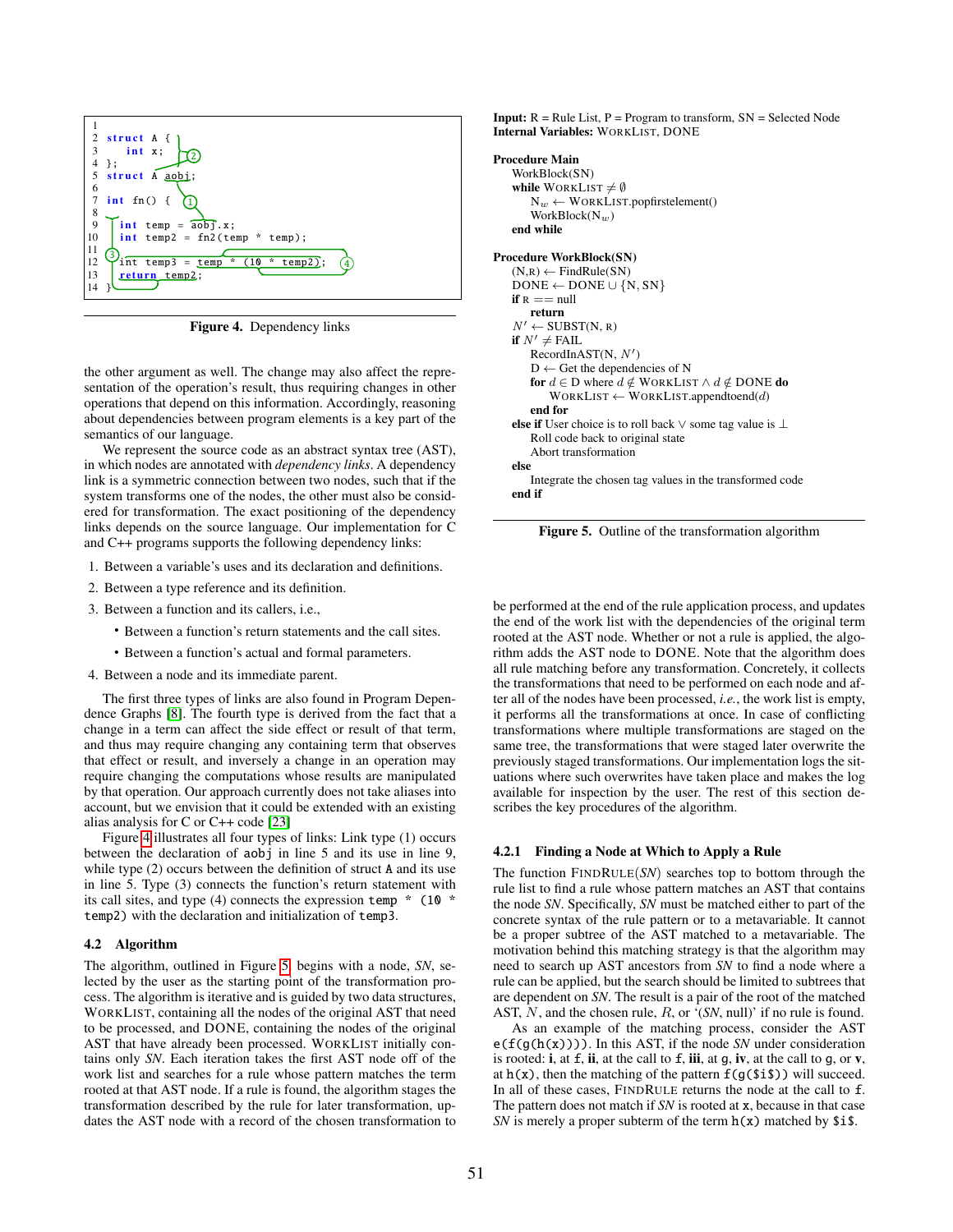# 4.2.2 Substituting the Right-Hand-Side of a Rule

The function  $SUBST(N, R)$  performs the following operations on node N and rule R:

- 1. Unify R's *pattern* with N and substitute all metavariables in R's *transformation* accordingly. The transformation may still contain *scope applications*, *tag updates*, and *tag references*.
- 2. Process all scope applications  $scope$  ( $$s\$ ) left to right, in depthfirst pre-order by applying a scoped rule  $scope$  to the node  $n<sub>s</sub>$  as described in Section [4.2.3,](#page-5-0) where  $n<sub>s</sub>$  is the AST node matched by \$S\$.
- 3. Replace each tag reference with the corresponding tag value. Tag references have the form scope.t for scoped rule scope and tag t. Each scoped rule with such a tag reference may be applied at most once per *transformation*, and thus the notation is unambiguous.

If the value of any tag scope.t that occurs in the *transformation* is  $\top$ , *i.e.*, inconsistent, then ask the user whether to roll back the entire transformation. If the user chooses roll back, then abort and return FAIL. If the user chooses to continue with the transformation, and the tag value is  $\top$ , ask the user to choose one of the proposed tag values. If the tag value is ⊥, then the transformation has to be rolled back without user choice. WorkBlock can fail only when the tag value is  $\perp$ .

4. Use the function RecordInAST function to append the returned value to the end of list of the transformations to be performed.

## <span id="page-5-0"></span>4.2.3 Applying a Scoped Rule

A scoped rule is applied to the nodes of the AST rooted at node  $n<sub>s</sub>$  (referred to as *scoped node*) as follows. The process of searching for nodes to which to apply the rules in a scoped rule is done in depth-first pre-order, and is thus quite different from the process for searching for nodes to which to apply a top-level rule, based on dependencies. Indeed, the process of applying a scoped rule is simply an extension of the dependency-triggered process of applying the top-level rule that invokes it, and thus it effects the complete processing of the scoped nodes.

Our algorithm first initializes to  $\perp$  any tag in the scoped rule that is not explicitly initialized. It then traverses all of the scoped nodes in depth-first pre-order and, for each node N, applies the first rule within the scoped rule, if any, whose pattern matches the subtree rooted at  $N$ , according to the process described in Section [4.2.1.](#page-4-2) This traversal ignores the set DONE of previously transformed nodes, neither checking nor recording scoped nodes. However, for any scoped node that the algorithm transforms, it adds all nodes connected via dependency links that are not in DONE to the WORKLIST.

Our use of exhaustive strategy for applying a scoped rule to all scoped nodes allows tags to implement ∀ quantification. While updating a tag, if the current value is not  $\perp$ , a scoped rule ensures that the new value for the tag is equivalent to the current value. Otherwise, the tag is set to  $\top$  to indicate disagreement.

By not consulting or extending DONE, the exhaustive strategy allows a given node to be transformed by any number of scoped rules in addition to at most one top-level rule. Whenever the algorithm observes multiple proposed transformations for an AST node, it applies the transformation that was recorded last. However, the system records the discarded earlier transformations in a log file and displays them to the user.

We summarize the differences between rule application for the top-level rules and the scoped rules as follows:

• The rules in a scoped rule are applied to all the scoped nodes, using a depth-first pre-order traversal. Top-level rules are applied to nodes chosen in the order in which the WORKLIST was updated via dependencies.

- Scoped rules do not update DONE, whereas top-level rules always update DONE.
- Top-level rules do not trigger user interaction. Scoped rules trigger user interaction when there is a failure to arrive at a unique tag value. The user can choose to roll back or select one of the observed alternative options for the tag value.

# 4.2.4 Dependencies

Our algorithm gathers the dependencies of a node  $N$  by following its dependency links (Section [4.1\)](#page-3-2), whenever those are part of subterms that are not excluded via notransform. The algorithm first traverses the node  $N$  in depth-first pre-order and for every encountered node during this traversal, the algorithm process the dependency links in the order determined by their link category (as in Section [4.1\)](#page-3-2).

<span id="page-5-1"></span>*Automatic Renaming* A transformation rule that renames a declared variable or a field declared as part of a type definition also implicitly renames that variable or field consistently throughout the variable's scope. We perform such renaming after applying all toplevel rules.

### 4.2.5 User Interactivity

Our approach is interactive and therefore contains 'choice points' where the user needs to interact with our system to aid the migration process. The user interacts with our system to make the following choices:

- The user chooses the starting point as a code segment.
- If a tag update fails when applying a scope rule to a set of nodes, our system presents the user with the choice of either rolling back the transformation or selecting from the list of values that were proposed for that tag.

#### 4.2.6 Formal Properties

In this section, we discuss the formal properties of our algorithm: termination, confluence, and determinism.

*Termination.* Our algorithm only processes nodes from the original AST, and processes each node by a top-level rule at most once. As the original AST is finite, the number of iterations of the while loop in the algorithm is finite. Each node contains a finite number of dependency links that can be added to the worklist and a node is never added to the worklist more than once. Each iteration processes at most a set of nodes from a scope and there is a finite number of scope calls per iteration; the number of such nodes is also bounded by the number of nodes in the original AST. Thus, termination is guaranteed.

*Confluence.* The result of our approach depends on the starting point chosen. For example, if the user transforms the term a + b with one rule replacing a by 1 and with another rule replacing b by 2, the result will be  $1 + b$  if the user selects a as the starting point, and  $a + 2$  if the user selects b. In both cases, the dependency relations do not trigger transformation of the other argument because no transformation rule applies to the addition expression itself.

*Determinism.* Overall, the approach is deterministic, in how nodes are added to the worklist (depth-first pre-order traversal), how they are removed from the worklist (first-in-first-out), and how rules are selected. Nevertheless, the order in which nodes are added to the worklist, specifically the processing of the subterms, depends on the structure of the AST, which may not be known by the user. All of the matching for rule selection done by our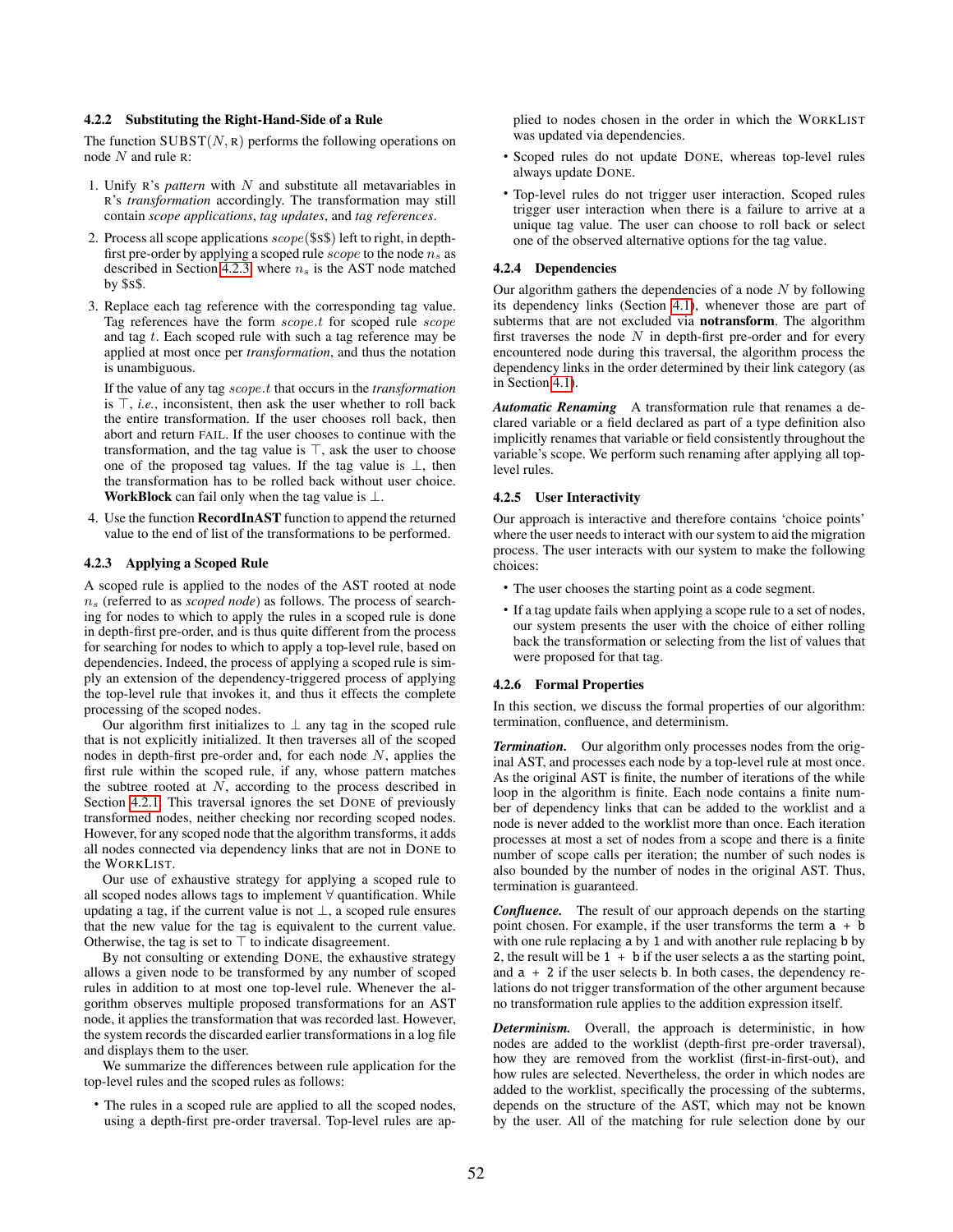approach depends only on the structure of the original program's dataflow graph, and thus it makes no difference to the rule matching whether a particular node is treated earlier or later in the transformation process. The order in which nodes are treated does, however affect which transformation is chosen when multiple transformations accumulate at a single node, and thus in this case the user may not automatically obtain the expected result. We record such conflicts and emit suitable warnings to allow the user to manually intervene later.

*Complexity.* Our algorithm in the worst case visits each node once, and for each node applications of scoped rules can process all the nodes rooted at the scoped node once. The worst case complexity of our algorithm is therefore  $O(n^2)$  where n is the number of nodes in the AST representing the program.

#### 4.3 Limitations

Our algorithm does not perform transformations in-place; instead, it collects transformations at AST nodes, and applies them after all rule matching has taken place. This limitation implies that the application of one rule cannot be sensitive to the effect of applying another rule and that multiple transformations may accumulate for a single node, all but one of which will be thrown away. This limitation stems from the implementation framework that we use, Eclipse CDT, which does not allow in-place transformations. We log the scenarios where multiple transformations are staged on a single node.

Another limitation of our approach is expressiveness. Our language allows matching a code fragment with metavariables and transforming it into another code fragment that makes use of the code fragments bound to the metavariables. Our approach depends on the existence of a one-to-one mapping from a code fragment in the existing data representation to a corresponding code fragment in the target data representation. For example, in order to express vectorizing only alternate elements of an array, our language would require special load and store functions from the Vc library that provide this functionality. Thus, expressing such migrations using our approach would require support from the library supporting the target data representation.

# <span id="page-6-0"></span>5. Case Studies

We have evaluated our algorithm through three case studies. In each case study, we start with an input specification, an input program and a starting node and apply our tool DMF (Data migration framework), based on our algorithm, over it. We run through each step of the algorithm and give a glimpse of the evolution of the work list and the rules being applied.

## 5.1 Vectorization

Our first case study is based on a tutorial presented on the Vc website [\[10\]](#page-11-8) that details the conversion from a scalar program to a vectorized program. As previously discussed, the Vc API allows explicit vectorization of C++ source code. We started by writing a specification that describes how to transform scalar code into Vcstyle vector code (Figure [6](#page-6-1)). The specification has three main top level rules:

- The rule in Block A transforms an array of structures that contain either int or float fields into an array of structures of corresponding vectorized int v or float v fields. The constraints on the fields are checked by the scoped rule vc struct in Block A'.
- The rule in Block B performs vectorization on for statements, reducing their number of iterations according to the size of the machine vector registers. The scoped rule vc for in Block B' performs most of the work of this transformation.

```
// Block A:
// top-level rule to transform an array of structs
decldefinition struct $structname$ {$body$}[$s$]; ==>
  structname$v
  { vc_struct ($body$) }[$s$/ vc_struct .vctype :: size ];
// Block A': scoped rule to transform the body of a struc
// definition and compute the tag vctype within the body
scope vc_struct {{
          tag vctype;
          declaration int sas; ==> int_v sasv;
            { \{ \text{ updatetag} \space vctype := int_v \} }declaration float sa$; ==> float_v $a$v;
            { \{ \text{ updatetag} \text{ vctype} \text{ := float_v } \} }declaration ST$ s as; == ST$ s as;
            { \{ \text{ updatetag} \text{ vctype} := \text{ top } \} }}}
// Block B: top-level rule to perform
// vectorization on for statements
statement for (int sis = 0; sis < Slimits; sis++){sbots}
  \Rightarrow for (int $i$ = 0; $i$ < $limit$
  /vc_for.vctype :: size; $i$++){ vc_for($body$ , $i$) }
// Block B': scoped rule to transform the body of a for
// statement and compute the tag vctype on the loop body
scope vc_for (sim$ind$ ) {{
  tag vctype:
  tag loopindex = sinds:
  expression saf[sif].sbs == > saf[sif].sb{ \{ } updatetag vctype :=
           ( int_v : decltype ($a$[$i$].$b$) == int,<br>float_v : decltype ($a$[$i$].$b$) == float,
             top : otherwise );
   updatetag loopindex := $i$}}<br>expression std::sqrt($expr$) ==> vc::sqrt($expr$)
   expression std::atan2($expr$) ==> vc::atan2($expr$)<br>declaration int $a$; ==> int_v $a$v;
         { \{ \quad \text{updatetag} \quad \text{vctype} \ := \ \text{int}_V \} }declaration float s_{a} = -\ float v s_{a};
         { \{ \quad \text{updatetag} \quad \text{vctype} \ := \ \text{float\_v} \ \ }// Rule CE
  statement if ($c$) { $x$ += $e$; } = z = $x$ (§c$) += $e$}}
// Guidance rule
expression saf[sis] == > saf[sis]
```
<span id="page-6-1"></span>Figure 6. Case Study Vc Specification

• The guidance rule, at the end of the specification, serves to trigger the propagation of the array index variable to the work list, the need for which will be illustrated in the algorithm walk through below.

The above rules assume that the size of the array is evenly divisible by float\_v::size or int\_v::size. To make our rules more general, we can force them to compute the array size rounding up; we omitted this step for readability.

We use the specification shown in Figure [6](#page-6-1) to transform the code shown in Figure [1](#page-1-1). As a selected node, we choose the declaration of the input array, CartesianCoordinate input[1000], and (implicitly) the corresponding type definition struct CartesianCo-ordinate. The rule in Block A in Figure [6](#page-6-1) then applies to this decldefinition node, via the following steps:

- DMF applies the rules of the scoped rule vc\_struct (Block A') to the body of the structure definition. This scoped rule contains three rules, for int, float, and other-typed fields, respectively. The first two rules transform the type to the corresponding vectorized type and update the tag with the new type name. The third rule updates the tag with  $\top$ , which will trigger a failure if DMF attempts to apply the rule.
- Reflecting the transformation of the structure definition back to the calling context, the rule in Block A uses the vectorized type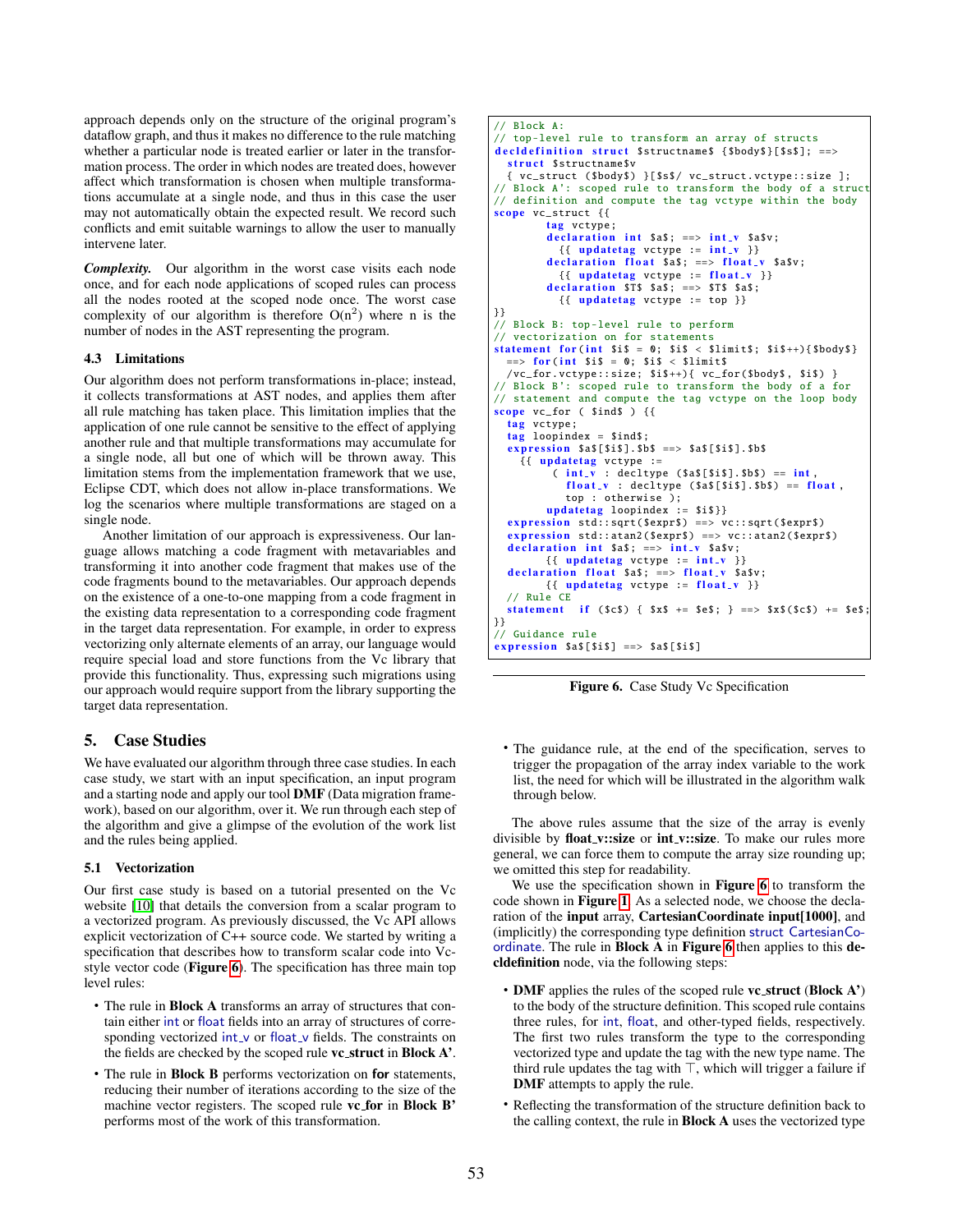name collected in vc\_struct to transform the size of the array input.

Once the declaration of the array input and the definition of the structure type CartesianCoordinate are transformed, all the other uses of the identifier input and the type CartesianCoordinate are put into the work list; this includes the reference to input, specifically its use as part of the array subscript expression **input**[i] for which the guidance rule will apply. The guidance rule does not make any transformations but rather guides the rule application to the declaration of i from the for statement's initializer clause as part of the the for statement itself, which would be transformed.

The for statement is then transformed using the rule in **Block B**. The steps in this transformation are similar to those used to transform the structure.

- The DMF tool applies the scoped rule vc for, in Block B', to the body of the for statement in order to ensure that it is vectorizable. A vectorizable for statement is one whose iterations are independent of each other. In particular, we must ensure that inside such a for statement, all the array-indexed references of the same vectorizable type. We also require that independent iterations have array indexed references with the same index as the iterator of the for loop itself. This is a sufficient condition and not a necessary condition for independent iterations.
	- DMF then uses the array subscript expression rule and the declaration rules to update the tag vctype. The use of this tag ensures that all references inside the array are of the same type, which must be either float or int.
	- **DMF** uses the tag **loopindex** to ensure that all the array indexed elements share the same index. The loopindex tag is initialized to the value of the parameter ind (which is set to the iterator of the for statement). This ensures that loopindex is updated only if the index  $i$  of every array indexed element is the same as ind. Otherwise the value of loopindex would conflict and result in a tag update failure. Our specification is not exhaustive in its characterization of when loop iterations are independent but is sufficient for our example.
	- The Rule CE in Block B' implements the vectorization of conditional increments. Other conditional updates can be expressed analogously.
- Block B' also transforms known scalar operations into corresponding Vc operations.

Finally, DMF does automatic renaming (as described in Section [4.2.4\)](#page-5-1) on all of the uses of input and output. The result is the code shown on the right side of Figure [1](#page-1-1).

#### 5.1.1 Guidance Rule

A guidance rule is a regular transformation rule that expresses a transformation that is only semantic, not syntactic. In this example, the guidance rule expresses that the array changes from scalar to vectorized. While this change requires no syntactic modifications, it does affect dependencies. Specifically, in the transformation in Figure [1,](#page-1-1) the algorithm gets output[i] from the worklist and examines it. The guidance rule identifies i as a dependency, and thereby leads our algorithm to the for statement, where it can perform the rest of the migration. Without the guidance rule, our algorithm would not understand that the migration needs more work at this point and would miss the need to propagate the dependencies of i.



<span id="page-7-0"></span>Figure 7. Integer to big integer conversion using GMP

| statement int $sp$ = sc$ : ==>$<br>mpz_t \$p\$; mpz_init_set_ui(\$p\$,\$c\$);                                                                                                                                                                                                                                                  |  |  |  |  |
|--------------------------------------------------------------------------------------------------------------------------------------------------------------------------------------------------------------------------------------------------------------------------------------------------------------------------------|--|--|--|--|
| notransform: Scs                                                                                                                                                                                                                                                                                                               |  |  |  |  |
| expression $a = b$ $\frac{1}{2}$ $a = b$ $\frac{1}{2}$ $a = -\frac{1}{2}$ $a = -\frac{1}{2}$ $a = -\frac{1}{2}$ $a = -\frac{1}{2}$ $a = -\frac{1}{2}$ $a = -\frac{1}{2}$ $a = -\frac{1}{2}$ $a = -\frac{1}{2}$ $a = -\frac{1}{2}$ $a = -\frac{1}{2}$ $a = -\frac{1}{2}$ $a = -\frac{1}{2}$ $a = -\frac{1}{2}$ $a = -\frac{1}{$ |  |  |  |  |
| notransform: ScS                                                                                                                                                                                                                                                                                                               |  |  |  |  |
| where $decletype(Sc$) == int$                                                                                                                                                                                                                                                                                                  |  |  |  |  |
| expression $a\$ = \b\$ * $c\$ => mpz_mul_i (a\, $b\$ , $c\$                                                                                                                                                                                                                                                                    |  |  |  |  |
| notransform: ScS                                                                                                                                                                                                                                                                                                               |  |  |  |  |
| where $decletype(Sc$) == unsigned int$                                                                                                                                                                                                                                                                                         |  |  |  |  |
| expression printf("%d", $sp$$ ) ==>                                                                                                                                                                                                                                                                                            |  |  |  |  |
| $mpz$ out $str(stat, 10, sp$)$                                                                                                                                                                                                                                                                                                 |  |  |  |  |

<span id="page-7-1"></span>Figure 8. Case Study GMP Specification

#### 5.2 GMP Specification

The second use case is based on an example taken out of a GMP tutorial [\[20\]](#page-11-13). The GNU Multiple Precision (GMP) Arithmetic Library provides arbitrary precision arithmetic for C and C++ programs [\[9\]](#page-11-10). To illustrate its use, we converted an integer factorial function to work on multi-precision values and to return a multiprecision result. Figure [7](#page-7-0) shows the original code (left) and the conversion result (right), from the tutorial. Figure [8](#page-7-1) shows part of a specification that implements this transformation.

To initiate the transformation on the code shown on the left side of Figure [7](#page-7-0), we select the declaration and initialization of the local variable p. The first rule can be applied to the initialization statement. If the declaration and initialization were two separate statements, then the transformation specification would have to be extended with two separate rules. The set of dependencies of the initialization statement includes the references to **p** in the assignment statement in the body of the for loop. There is a rule to transform this assignment of a multiplication (involving unsigned int) to a GMP library call. At this point, DMF would not put the uses of the variable i in the worklist, due to the notransform annotation. Finally, DMF traces the dependency flow into the final print (not shown) of the computed factorial and updates it with the corresponding GMP operation for printing numbers.

#### 5.3 Array of Struct vs Struct of Arrays

We used DMF to perform the transformations shown in a tutorial published by Intel [\[1\]](#page-11-14) that illustrates a useful data representation migration: transforming data organized as an Array of Structures (AoS) into a Structure of Arrays (SoA). This transformation allows the compiler to access data more efficiently in many applications, by improving locality. Such a transformation also helps the compiler vectorize loops that iterate over the array. The example consists of some variable declarations and an 8-line loop. The program uses array notations that are not native to C++, but are from the Cilk extension, as discussed on Intel's Cilk website.<sup>[1](#page-7-2)</sup> In order to process

<span id="page-7-2"></span><sup>1</sup> [https://www.cilkplus.org/sites/default/files/open\\_](https://www.cilkplus.org/sites/default/files/open_specifications/Intel_Cilk_plus_lang_spec_1.2.htm) [specifications/Intel\\_Cilk\\_plus\\_lang\\_spec\\_1.2.htm](https://www.cilkplus.org/sites/default/files/open_specifications/Intel_Cilk_plus_lang_spec_1.2.htm)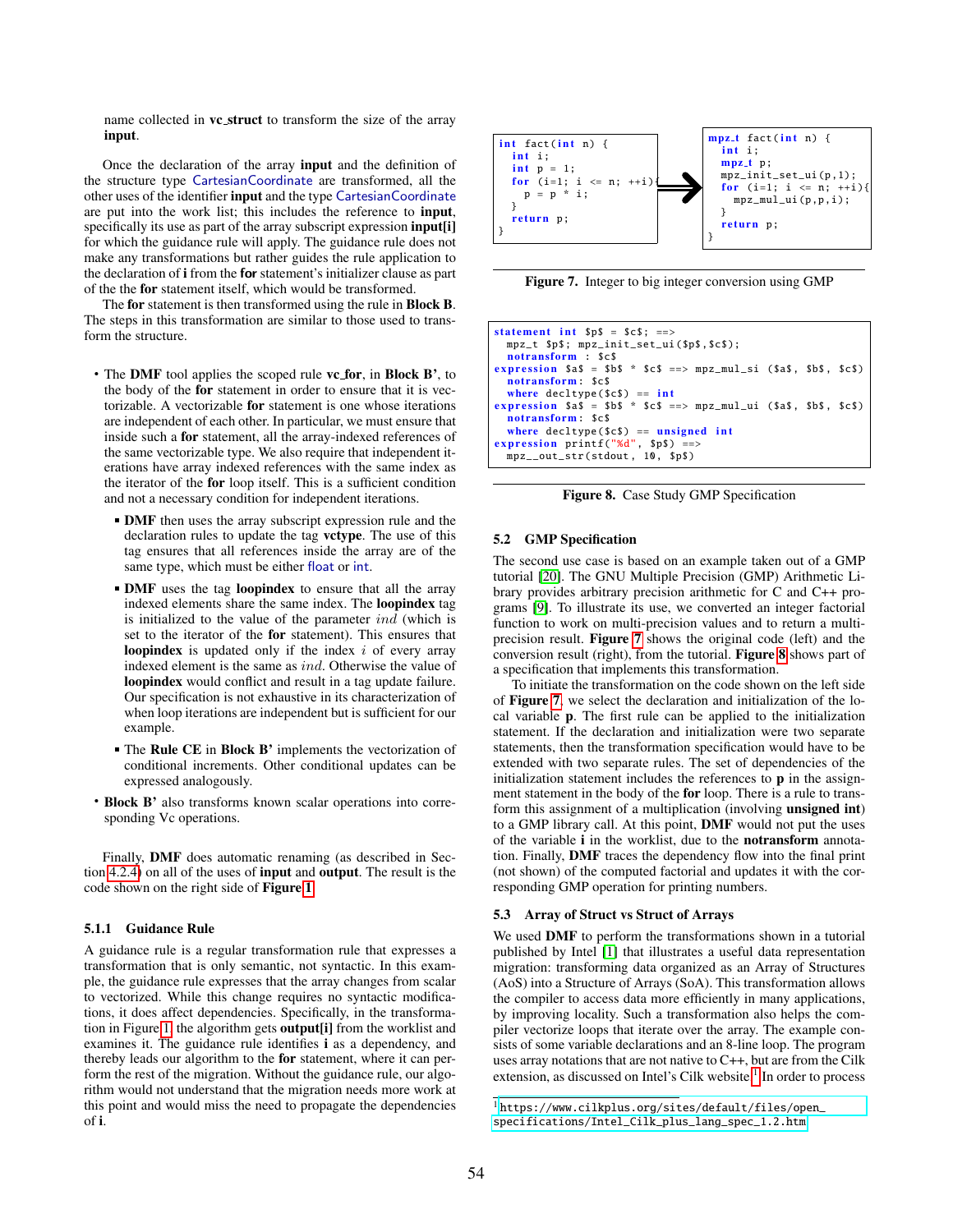

<span id="page-8-4"></span>Figure 9. Going from Array of Struct to Struct of Array

```
d e c l d e f i n i t i o n
 struct $structname$ { $structbody$ }
 $structobj$[$limit$]; ==> struct3${ struct_scope ($structbody$ , $limit$) }
 $structobj$;
scope struct_scope($1$){{
 declaration $type$ $fieldname$ ==>$type$ $fieldname$[$l$]
}}
expression smes[$i$].$field$ ==> sname$.$field$[$i$]
```
<span id="page-8-2"></span>Figure 10. AoS to SoA Specification

the Cilk code, we wrote C code performing the same computations. It is to be noted that Cilk code is designed for parallelism and our C code will not run in parallel.

The specification for converting a structure of Arrays into an array of structures, as shown in Figure [10,](#page-8-2) again illustrates the usefulness of scoped rules with parameters. The first rule applies a scoped rule, struct scope to the body of the struct definition. The scoped rule transforms every member field inside the struct definition into an array declaration with the limit set to \$l\$, which is a parameter set to the number of elements in the declared array. In our code this parameter would be 1024. There is then one more top-level rule that modifies the array references.

# <span id="page-8-0"></span>6. Implementation and Results

We have prototyped DMF in Java (∼1200 LOC) using a parser that acts as a front-end for our language and Eclipse CDT [\[7\]](#page-11-6) as the basis of our transformation system. We ran our examples on an Intel Core i7-4770 CPU at 3.40GHz with  $2 \times 4$  cores, running a 64-bit Ubuntu. For the Vc examples, we used the gcc compiler (v4.9.4) settings specified by the Vc make-files. In this section, we report on our experiments to validate that each of our transformed programs has met the intended purpose of the transformation.

#### 6.1 Vc

The primary purpose of the Vc API is to improve performance. We measured the running time of the scalar version of the loop in our non-Vc code from Figure [1.](#page-1-1) We compared it to the running time of the loop in the Vc code on various architectures (AVX, AVX2, SSE), all of which are x86 extensions that support SIMD (single instruction, multiple data) instructions. For each of our set-



<span id="page-8-3"></span>Figure 11. Vc runtimes, as box plots summarizing 99 runs.

tings we ran the existing for loop 100 times by wrapping it within another for loop that runs for 100 iterations. We removed the first run to account for warm-up effects, without restarting the program. The C++ compiler optimization levels were set to O3 for all of the runs. O3 instructs the gcc compiler to auto-vectorize as much as possible, thereby eliminating the possibility that the runtime measurements we get are something that the compiler could have achieved automatically. Figure [11](#page-8-3) summarizes the results. The xaxis shows the duration in microseconds, and the y-axis shows the name of the tested architecture and whether it benchmarked the post-transformation Vc version (vector) or the original unvectorized version (scalar). On each of the vector architectures, AVX, AVX2, and SSE, the non-Vc version of the loops takes more than twice as long as the corresponding vector version.

# 6.2 GMP

The primary purpose of GMP is to represent numbers of unbounded size and precision. In our tests, for example, the int-based implementation of factorial prints 2004310016 for the factorial of 15, indicating an integer overflow, while the generated GMP implementation prints the correct result, 1307674368000.

#### 6.3 Array of Struct vs Struct of Array

Choosing between the Array of Structures and Structure of Arrays representations is a known challenge in practice [\[1,](#page-11-14) [22\]](#page-11-15), with either representation potentially advantageous, depending on usage.

The benefits of the array of structures to structure of arrays transformation and the results are discussed in detail at the website [\[1\]](#page-11-14). We calculated the running time of both the Array of Structures and the Structure of arrays versions of the program in Figure [9](#page-8-4) by running each version 300 times and calculating the average time per run. The array of structures runs took on average about twice as long as the structure of arrays runs.

# <span id="page-8-1"></span>7. Further Evaluation

On top of our case studies, we also performed a few experiments with the GMP specification to illustrate the scalability and generality of our transformation approach. Scalability validates if our approach scales to large applications and generality tests whether specifications written in our language are applicable to more than one software project. We first describe the running time of our search algorithm on a larger code base and set of specifications. We then describe our experiences in applying specifications created for one program to different, randomly selected programs, and testing the transformed results.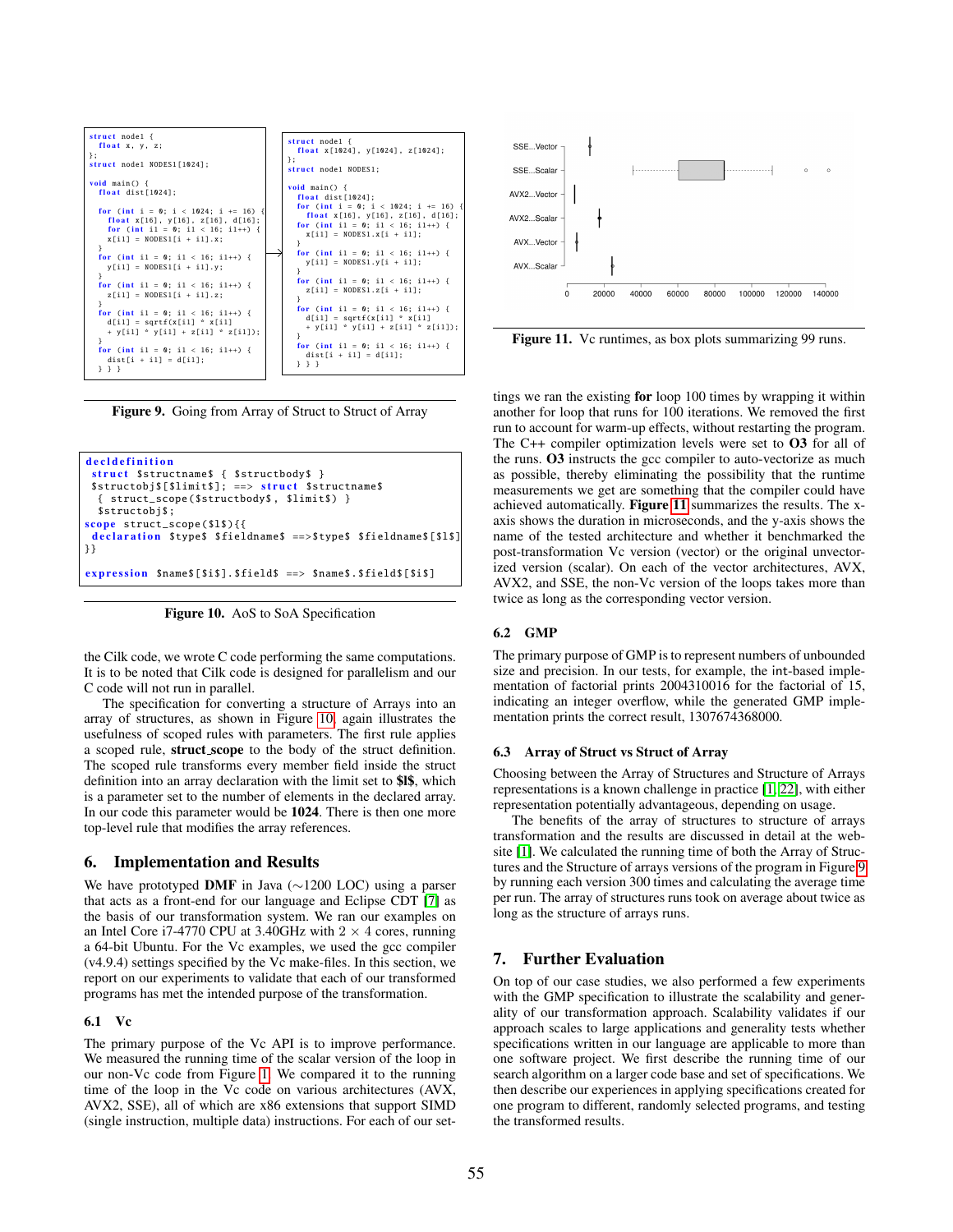## 7.1 Scalability

To evaluate the scalability of our approach, we selected a nontrivial piece of software to which one of our data representation migrations is pervasively applicable. As a transformation, we selected our integer to big integer conversion, since it is the most broadly applicable of our examples (requiring only the use of int values for arithmetic). As a target program, we selected a nontrivial piece of software that already uses the GMP library, and manually converted it to use integers, thus providing both the source and the desired target for our transformation process.

We selected the software by searching  $G$ itHub<sup>[2](#page-9-1)</sup> for a project that contains include<gmp.h> with a source code size of at least 10,000 bytes. The first result<sup>[3](#page-9-2)</sup> was a file of  $3616$  lines of code that makes 1167 references to the GMP API, involving variable declarations and function calls. The code is fairly complex, defining functions to add, multiply and do other arithmetic operations on big polynomials. We replaced all calls to GMP operations with integer arithmetic operations and verified that the resulting code compiled. We used the GMP specification (28 rules), and ran this specification on the resulting integer code and a starting point involving a declaration of a variable of type r\_big\_polynomial. This starting point was sufficient to reach all the code that used the GMP library in the original implementation. The transformations completed in 133 seconds in the same machine setup used in Section [6.](#page-8-0)

The resulting code was not exactly the same as the code from which we started. Indeed, there are multiple ways to transform some kinds of integer operations. In particular, an assignment of the form  $a = b$  can be translated both to mpz\_init\_set(a,b) and  $mpz_set(a,b)$ . The difference between the two functions is that the former should be used when initializing a variable for the first time, while the latter is intended to be used for a subsequent update. DMF currently does not support detecting such differences automatically. There were 35 such differences, all of them assignment related, between the generated code and the original GMP implementation from GitHub. DMF logged the available options in cases where multiple transformations are possible and in all of the cases, we observed that the expected transformation was among the logged options. This result indicates that the approach can complete the search of a larger code with a realistic specification in a couple of minutes.

#### 7.2 Generality

In order to illustrate the generality of our specifications, we applied our GMP specification to arithmetic algorithms in three algorithm libraries. We randomly selected these libraries by providing three search terms and picking the top repository obtained for each term. The search terms were:

- arithmetic algorithms with language set to C, which returned the repository [https://github.com/celeritas17/arithmetic\\_algorithms](https://github.com/celeritas17/arithmetic_algorithms).
- algorithms with language set to C++, which returned the repository [https:](https://github.com/PetarV-/Algorithms) [//github.com/PetarV-/Algorithms](https://github.com/PetarV-/Algorithms)
- algorithms with language set to C, which returned the repository [https://](https://github.com/davidreynolds/algorithms) [github.com/davidreynolds/algorithms](https://github.com/davidreynolds/algorithms)

We randomly picked from these libraries six algorithms that run on integers and applied our specifications to transform their code to run on big integers. Unlike the previous experiment, we had no ground truth to compare to. The selected code and the results are summarized in Figure [12.](#page-10-0)

On manual inspection, we found that DMF performed most of the required transformations correctly, but we did encounter a few issues. One of the examples had a condition if  $((first+second) ==$ N) where all of first, second and N had to be transformed from integer to big integer. Unfortunately, the GMP library does not provide a function that adds two big integers and returns a big integer. It merely has a function mpz add which takes three parameters, where the sum of the last two is stored in the first parameter. We thus had to modify the input code to store the result in a temporary variable before the check. Another challenge, which was recurring, was the commutativity of arithmetic operations. Our specification contains rules for transforming expressions of the form a op const into mpz\_op\_ui(a, const) where const is a constant value. However, some of the expressions had the form const op a. We thus had to create rules for both cases, which mapped to the same GMP call. The rules differentiate the position of the constant using a where clause. This indicates that specifications written using our approach are generalizable to not just one project but to multiple code bases requiring the same kind of transformation. Crucially, we did not have to remove any rules, suggesting that developers can share and grow our specifications to express common transformation tasks.

## <span id="page-9-0"></span>8. Related Work

We begin this section by discussing features in other transformation systems. We then discuss other related work.

# 8.1 Related Features

Among existing program transformation systems for C/C++, the two most closely related systems are Coccinelle and Stratego.

# 8.1.1 Coccinelle

Coccinelle [\[17\]](#page-11-4) is a program matching and transformation engine that provides SmPL, the Semantic Patch Language, for specifying desired matches and transformations in C code. Syntactically, Coccinelle supports a patch-like notation for describing pattern matching and transformation rules. A simple example is:

```
@@
expression e1;
@@
- <math>fn1(e1)</math>
```

```
+ fn2(e1, 20)
```
The above specification declares a metavariable e1, matches the pattern  $fn1(e1)$  and transforms it to  $fn2(e1, 20)$ . This specification would e.g. transform the code fragment  $fn1(x)$  into  $fn2(x, 20)$ .

Coccinelle supports well finding the existence of a match of a pattern, but is less well suited to checking that all instances of a pattern satisfy certain properties, as provided by our tag construct. As an example, the following specification re-implements using Coccinelle our transformation of a structure containing fields that all have the same type to its vectorized counterpart:

```
get the type of the first field of each structure */
2 @r@
3 identifier i, varname;<br>4 type T;
 4 type T;
5 @@
    struct i { T varname; ... };
 7
 8 /* Mark other fields having the same type */<br>9 @others@
9 @others@
10 identifier r.i, varname;<br>11 tvpe r.T:
    type r.T;
12 position p;
\frac{13}{14}struct i { \ldots T varname@p; \ldots };
\frac{15}{16}/* Find fields having a different type */17 @bad@
```
<span id="page-9-1"></span><sup>2</sup> <https://github.com>

<span id="page-9-2"></span><sup>3</sup> [https://github.com/PuRoTeam/PuRoAtkinMorain/blob/](https://github.com/PuRoTeam/PuRoAtkinMorain/blob/7620e46a59fb0e8659bfbed7ee75ad3af5de35f5/tools/polynomial.c) [7620e46a59fb0e8659bfbed7ee75ad3af5de35f5/tools/](https://github.com/PuRoTeam/PuRoAtkinMorain/blob/7620e46a59fb0e8659bfbed7ee75ad3af5de35f5/tools/polynomial.c) [polynomial.c](https://github.com/PuRoTeam/PuRoAtkinMorain/blob/7620e46a59fb0e8659bfbed7ee75ad3af5de35f5/tools/polynomial.c)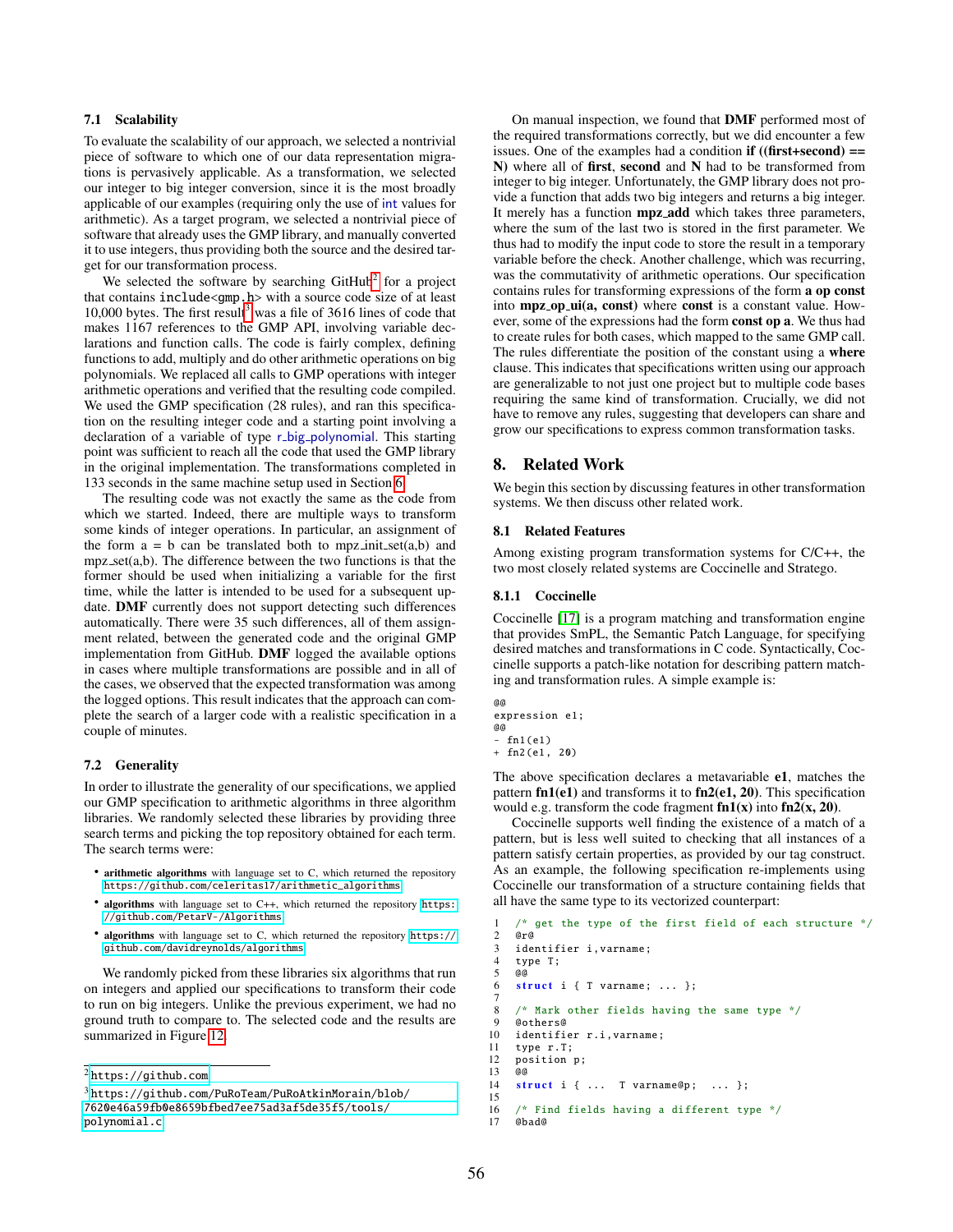| <b>Algorithm</b>      | <b>Description</b>                                                                    | <b>Lines/Sites</b> | Code (Before/after)                                                                                                                           |
|-----------------------|---------------------------------------------------------------------------------------|--------------------|-----------------------------------------------------------------------------------------------------------------------------------------------|
| Insertion             | Standard sort                                                                         | 17/19/4            | github.com/PetarV-/Algorithms/blob/b5ed8b5/Sorting%20Algorithms/Insertion%20Sort.cpp                                                          |
| Sort                  | algorithm.                                                                            |                    | github.com/krishnanm86/Pepm2017Eval/blob/6fd7897/insertionsort.c                                                                              |
| Subset Sum            | Find integer pairs in<br>an integer array that<br>they sum up to a<br>given number N. | 27/33/11           | github.com/davidreynolds/algorithms/blob/7d59299/c/subset_sum/int_pair_sum.c<br>github.com/krishnanm86/Pepm2017Eval/blob/6fd7897/intpairsum.c |
| Binary                | Standard search                                                                       | 16/16/4            | github.com/davidreynolds/algorithms/blob/7d59299/c/searching/binary_search.c                                                                  |
| Search                | algorithm.                                                                            |                    | github.com/krishnanm86/Pepm2017Eval/blob/6fd7897/binarysearch.c                                                                               |
| Divide and<br>conquer | Divide-and-conquer<br>search for largest                                              | 17/19/3            | github.com/davidreynolds/algorithms/blob/7d59299/c/searching/divide_and_conquer.c                                                             |
|                       | array element                                                                         |                    | github.com/krishnanm86/Pepm2017Eval/blob/6fd7897/divide_and_conquer.c                                                                         |
| Fast<br>Multiply      | An interesting                                                                        |                    | github.com/celeritas17/arithmetic_algorithms/blob/5d79830/src/div_and_mult.h                                                                  |
|                       | method to multiply<br>integers.                                                       | 18/28/13           | github.com/krishnanm86/Pepm2017Eval/blob/6fd7897/multiplynew.c                                                                                |
| Euclid GCD            | Euclid's algorithm for                                                                | 14/19/6            | github.com/celeritas17/arithmetic_algorithms/blob/5d79830/src/div_and_mult.h                                                                  |
|                       | finding the greatest<br>common divisor.                                               |                    | github.com/krishnanm86/Pepm2017Eval/blob/6fd7897/euclid_gcdnew.c                                                                              |

<span id="page-10-0"></span>Figure 12. Results of generality study of GMP specifications. Lines/Sites list lines before/lines after/transformed sites.

```
18 identifier r.i,x;<br>19 type T:
19 type T;<br>20 positio
       position p != others.p;
21 \t@0<br>22 st
        struct i { . . . T x@p; . . . }23
24 /* Make new type name if rule 'bad' was not satisfied */<br>25 @script:ocaml change depends on !bad@
        25 @script:ocaml change depends on !bad@
26 _{1} _{2} _{3} _{4} _{5} _{6} _{7} _{8} _{7} _{8} _{7} _{8} _{9} _{1} _{5} _{6} _{7} _{8} _{9} _{1} _{1} _{1} _{2} _{3} _{4} _{5} _{6} _{7} _{8} _{9} _{1} _{1} _{1} _{2} _{3} _{4} _{27 t << r.T;<br>28 t :
       t1:
29 00<br>30 +1t1 := Coccilib.make_type (t^{\hat{m}}_v - v^{\hat{m}})31<br>32
        /* change the types to use the new name */
33 @@<br>34 id<br>35 tv
        identifier r.i.x;
        type r.T, change.t1;
36 @@<br>37 sti
        struct i {
38<br>39
39 - T<br>40 + t40 + t1<br>41 + x41 x;<br>42 .
\begin{array}{ccc} 42 & & \dots \\ 43 & 1 \end{array}3:
```
To check that all of the fields have the same type, the first rule (lines 1–6) obtains the type of the first field. The second rule (lines 8–14) marks all of the fields that have the same type as that one. The third rule (lines 16–22) identifies whether there are fields that have another type, the fourth rule (lines 24–30) makes a new type name if it has been found that all fields have the same type, and the fifth rule (lines 32–43) makes the transformation.

Thus, while it is possible to express  $\forall$  quantification using Coccinelle, the implementation is much more complex than the dedicated abstraction provided by our language. Furthermore, rules in Coccinelle are triggered by syntactic pattern matching, that can be less precise than the dependency based rule triggering provided by our approach. For example, the various rules assume that all of the declarations of a structure type i, where i is a metavariable established in the first rule, are one and the same. This hypothesis could be incorrect if the code contains multiple definitions due to #ifdefs (Coccinelle does not first apply the C preprocessor). Our approach triggers rule applications to specific AST nodes, eliminating this ambiguity.

## 8.1.2 Stratego

Stratego is a language independent code transformation system [\[3\]](#page-11-3). Internally, terms are represented as abstract syntax trees, such as Call("double", [Minus(Var("y"), Int(10))]) represents the expression double(y - 10), but front ends are provided for a variety of languages allowing the use of concrete syntax. Stratego, like our approach, permits application of rules in a guided fashion. For this purpose, Stratego supports the definition of *strategies*, which allow rewrite rules to apply conditionally and in specific user-defined orders. For example, the strategy  $r1 < r2+r3$  involving the rules  $r1$ , r2, and r3 indicates that rules r1, r2, and r3 should be applied as follows. Begin by applying r1. Upon successful application of r1, apply r2 to the result; if r1 fails, then apply r3 to the original term. if r2 fails, then do not backtrack. Stratego, however, has no built-in mechanism for triggering rule application from dependency links.

## 8.1.3 IDE Refactorings

Refactoring environments like Eclipse [\[6\]](#page-11-5) and Netbeans,<sup>[4](#page-10-1)</sup> provide simple code transformations like 'rename variable', which are supported by data-driven transformations. For example, renaming a variable in one location also transforms all of its uses and declarations elsewhere. However, refactoring systems offer only a fixed set of transformations that are difficult to extend or customize.

## 8.2 Abstract Datatypes

Abstract datatypes [\[14\]](#page-11-16) (ADTs) can render program transformation unnecessary: once implemented, ADTs allow software developers to swap functionality by changing a single line. However, ADTs require explicit preparation and abstraction, in the form of class or module interfaces, they may come at a performance cost (e.g., due to dynamic dispatch), and they may be insufficiently expressive: we are unaware of mainstream programming languages that can use ADTs to flip between array-of-structs and struct-of-arrays-style data representation for arbitrary user-defined data structures.

#### 8.3 Other Related Work

One of the first works on program transformation languages was that of Burstall and Darlington [\[4\]](#page-11-17), who described a theoretical framework for describing program transformation systems. They primarily targeted the problem of program derivation, rather than data representation migration issues.

<span id="page-10-1"></span><sup>4</sup> <http://wiki.netbeans.org/Refactoring>